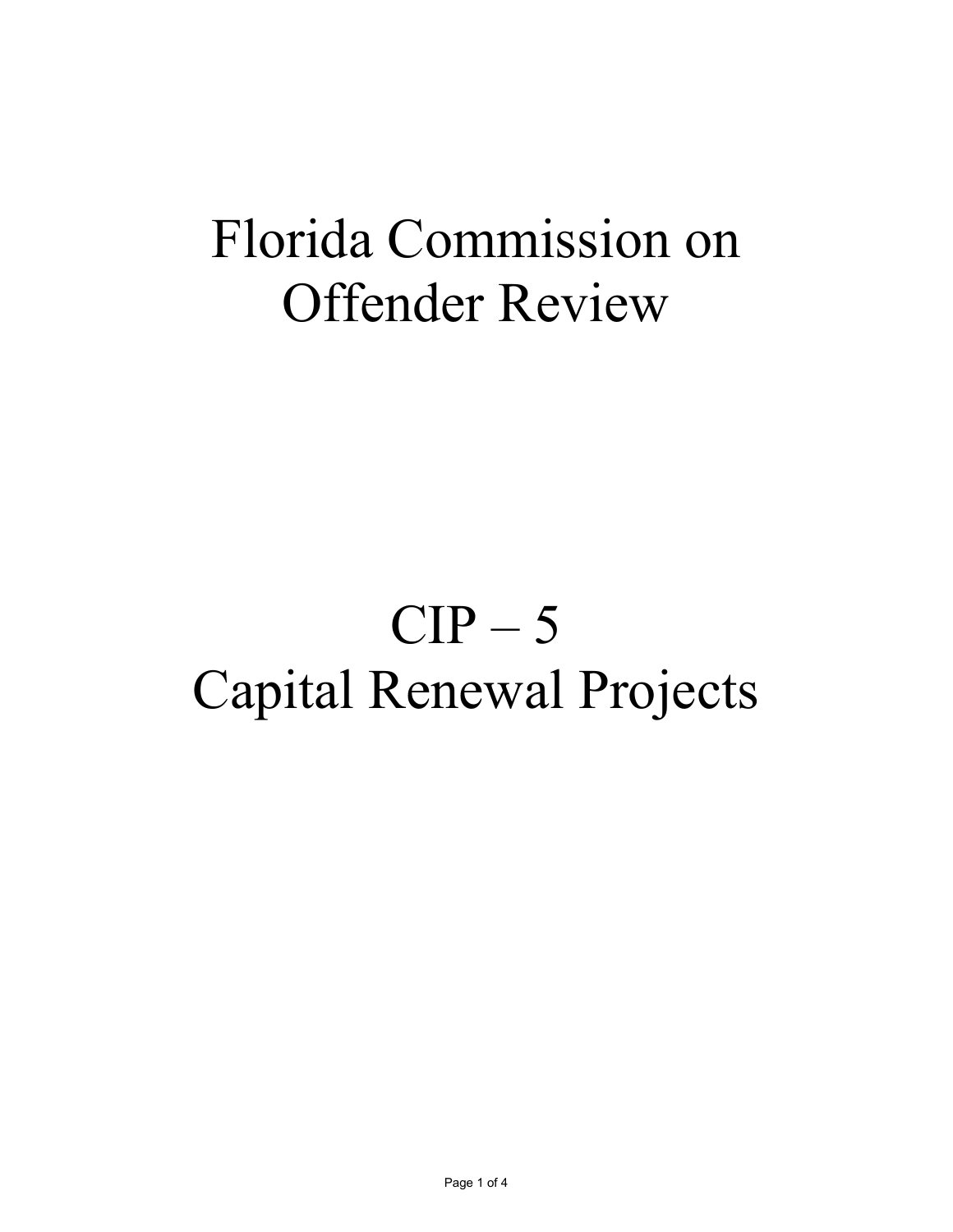### **CIP-5: Service-Level Capital Renewal Projects**

|                                                             |                                                                    | Agency: Florida Commission on Offender Review LAS/PBS Budget Entity Code:                                                                                                                                                                                                                                                                                                                                                                                                                                                   |                                                             |                                        |                                                           |                             |                                                       |                         |
|-------------------------------------------------------------|--------------------------------------------------------------------|-----------------------------------------------------------------------------------------------------------------------------------------------------------------------------------------------------------------------------------------------------------------------------------------------------------------------------------------------------------------------------------------------------------------------------------------------------------------------------------------------------------------------------|-------------------------------------------------------------|----------------------------------------|-----------------------------------------------------------|-----------------------------|-------------------------------------------------------|-------------------------|
|                                                             | Service:                                                           |                                                                                                                                                                                                                                                                                                                                                                                                                                                                                                                             |                                                             |                                        | <b>Appropriation Category Code:</b>                       |                             |                                                       |                         |
|                                                             |                                                                    |                                                                                                                                                                                                                                                                                                                                                                                                                                                                                                                             |                                                             |                                        | <b>Agency Priority:</b>                                   |                             |                                                       |                         |
|                                                             | <b>Project Title:</b>                                              | <b>Not Applicable</b>                                                                                                                                                                                                                                                                                                                                                                                                                                                                                                       |                                                             |                                        | <b>LRPP Narrative Page:</b>                               |                             |                                                       |                         |
| To be constructed by:                                       |                                                                    |                                                                                                                                                                                                                                                                                                                                                                                                                                                                                                                             |                                                             |                                        |                                                           |                             |                                                       |                         |
| <b>Level of Aggregation:</b>                                |                                                                    |                                                                                                                                                                                                                                                                                                                                                                                                                                                                                                                             |                                                             |                                        |                                                           |                             |                                                       |                         |
| $\Box$ Service                                              |                                                                    | □ Institution/Campus (SUS/SBCC only):                                                                                                                                                                                                                                                                                                                                                                                                                                                                                       |                                                             |                                        | <b>NAME</b>                                               |                             |                                                       |                         |
|                                                             |                                                                    | Major Repair Project? (Y/N) (If Yes, complete Parts A, D & E; if No, complete Parts A, B & C.)                                                                                                                                                                                                                                                                                                                                                                                                                              |                                                             |                                        |                                                           |                             |                                                       |                         |
|                                                             |                                                                    | Critical Need? (Y/N) (If Yes, all funding must be requested in the first two fiscal years.)                                                                                                                                                                                                                                                                                                                                                                                                                                 |                                                             |                                        |                                                           |                             |                                                       |                         |
|                                                             |                                                                    | PART A: SYSTEM IDENTIFICATION                                                                                                                                                                                                                                                                                                                                                                                                                                                                                               |                                                             |                                        |                                                           |                             |                                                       |                         |
| <b>BUILDING SYSTEM GROUP</b><br>Annual group request? _____ |                                                                    |                                                                                                                                                                                                                                                                                                                                                                                                                                                                                                                             | CENTRAL UTILITY SYSTEM GROUP<br>Annual group request? _____ |                                        |                                                           |                             | <b>CODE AND LICENSURE</b><br><b>CORRECTION GROUPS</b> |                         |
| electrical<br>envelope<br>interior                          | $(BE)$ <sub>______</sub><br>(BX)                                   |                                                                                                                                                                                                                                                                                                                                                                                                                                                                                                                             | cogeneration<br>cooling gen./distrib.<br>electric distrib.  |                                        | $(UC)$ <sup>-</sup><br>$\overline{(UD)}$                  |                             | Licensure<br>Annual request?                          | $(LC)$ <sub>_____</sub> |
| mechanical<br>plumbing<br>roof                              | (BI)<br>(BM)<br>$(BP)$ <sub>_____</sub><br>$(BR)$ <sub>_____</sub> |                                                                                                                                                                                                                                                                                                                                                                                                                                                                                                                             | heating gen./distrib.<br>landfill<br>water treat./distrib.  |                                        | (UH)<br>(UL)                                              |                             | Annual request?                                       |                         |
| site<br>special<br>structural                               | (BG)<br>$(BD)$ <sub>_____</sub><br>(BS)                            |                                                                                                                                                                                                                                                                                                                                                                                                                                                                                                                             | waste treatment                                             |                                        | (US)                                                      |                             | Handicapped (LH)<br>Annual request?                   |                         |
|                                                             |                                                                    | SPECIAL SYSTEM GROUP<br>Annual group request? _____<br>energy conservation (SC) _______                                                                                                                                                                                                                                                                                                                                                                                                                                     |                                                             | drainage/grounds<br>road system paving | <b>CAMPUS SYSTEM GROUP</b><br>Annual group request? _____ | (CG)<br>$\frac{(CR)}{(CP)}$ | Environmental (LE) ______<br>Annual request? ___      |                         |
|                                                             |                                                                    | NOTE: If at least three systems or at least two groups are to be repaired in a single project, it is a MAJOR REPAIR and Part D<br>should be used. If three or more systems in a facility group are being repaired in separate projects within one group's general<br>capital renewal request, it is NOT a MAJOR REPAIR and you will answer YES to "annual request" and complete Parts B and C.<br><b>PART B: PROJECTED FINANCE PLAN FOR FACILITY GROUP REPAIRS. AND SPECIFIED</b><br><b>CODE AND LICENSURE CORRECTIONS:</b> |                                                             | other paving                           |                                                           |                             |                                                       |                         |
| Group/System                                                |                                                                    | <b>Fund Code</b>                                                                                                                                                                                                                                                                                                                                                                                                                                                                                                            |                                                             | FY 2022-23 FY 2023-24                  | FY 2024-25                                                |                             | FY 2025-26 FY 2026-27                                 |                         |
|                                                             |                                                                    | <b>TOTAL</b>                                                                                                                                                                                                                                                                                                                                                                                                                                                                                                                |                                                             |                                        |                                                           |                             |                                                       |                         |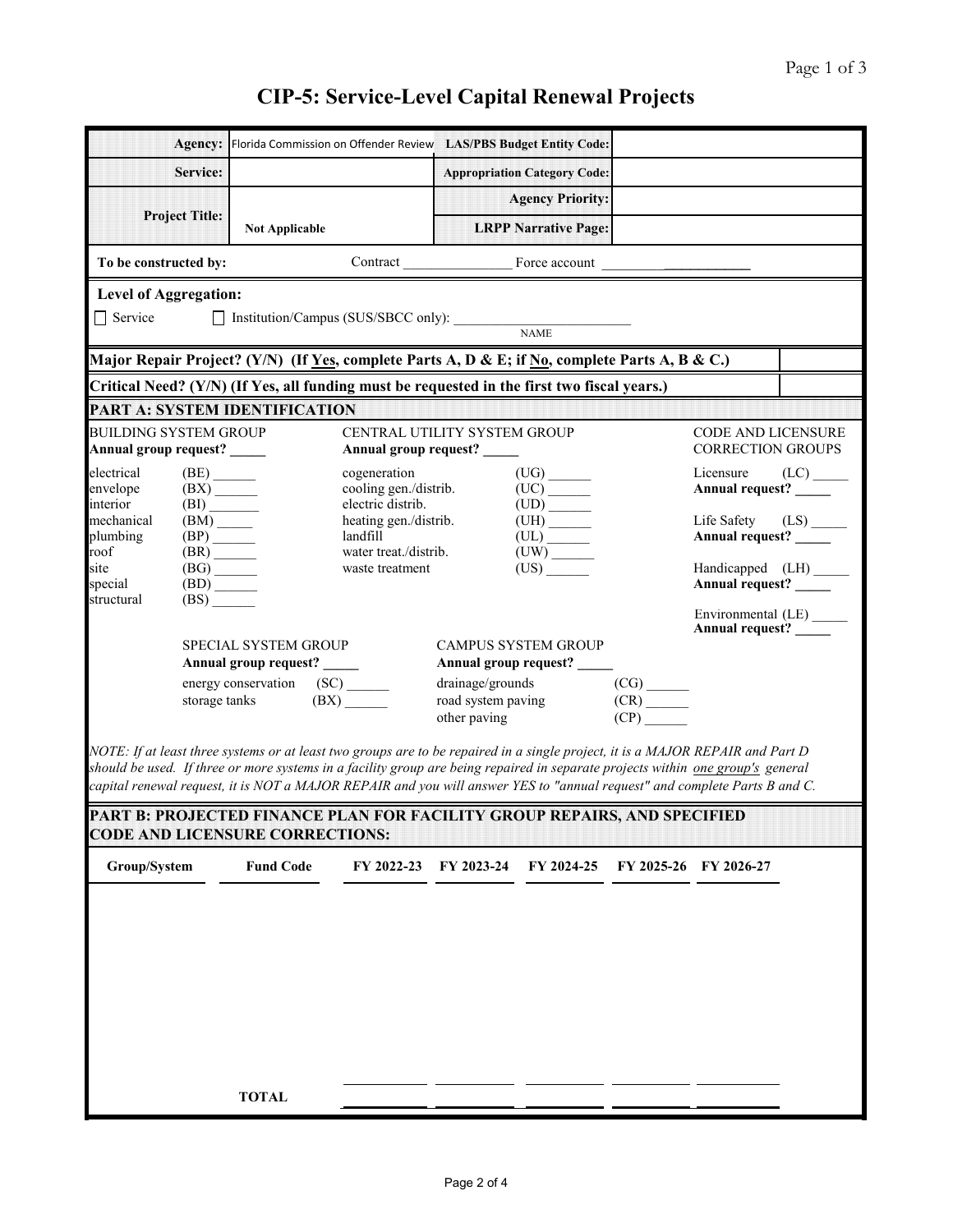### **CIP-5: Service-Level Capital Renewal Projects**

|                                                                |                      | PART C: SCHEDULE OF FACILITY GROUP REPAIRS, OR SPECIFIED CODE AND LICENSURE<br><b>CORRECTIONS, AND COMPONENT FINANCING:</b> |            |            |                                                                                         |            |            |  |
|----------------------------------------------------------------|----------------------|-----------------------------------------------------------------------------------------------------------------------------|------------|------------|-----------------------------------------------------------------------------------------|------------|------------|--|
| Project<br><b>Description</b>                                  | <b>DMS</b><br>Bldg.# | <b>Critical</b><br>Routine                                                                                                  |            |            | FY 2022-23 FY 2023-24 FY 2024-25 FY 2025-26 FY 2026-27                                  |            |            |  |
|                                                                |                      |                                                                                                                             |            |            |                                                                                         |            |            |  |
|                                                                |                      |                                                                                                                             |            |            |                                                                                         |            |            |  |
|                                                                |                      | PART D: SCHEDULE OF MAJOR REPAIRS AND COMPONENT FINANCING:                                                                  |            |            |                                                                                         |            |            |  |
|                                                                |                      | <b>BUILDING / FACILITY IDENTIFICATION / DESCRIPTION</b>                                                                     |            |            |                                                                                         |            | COUNTY     |  |
|                                                                |                      | LRPP NARRATIVE PAGE ON WHICH PROJECT IS DESCRIBED                                                                           |            |            |                                                                                         |            |            |  |
| <b>Schedule of Project Components</b><br>(Component/Fund Code) |                      |                                                                                                                             |            |            | <b>Estimated Expenditures</b><br>FY 2022-23 FY 2023-24 FY 2024-25 FY 2025-26 FY 2026-27 |            |            |  |
|                                                                |                      |                                                                                                                             |            |            |                                                                                         |            |            |  |
|                                                                |                      |                                                                                                                             |            |            |                                                                                         |            |            |  |
|                                                                |                      |                                                                                                                             |            |            |                                                                                         |            |            |  |
|                                                                |                      |                                                                                                                             |            |            |                                                                                         |            |            |  |
| Total: All Costs by Fund Code                                  |                      | <b>Fund Code</b>                                                                                                            | FY 2022-23 | FY 2023-24 | FY 2024-25                                                                              | FY 2025-26 | FY 2026-27 |  |
|                                                                |                      | <b>TOTAL</b>                                                                                                                |            |            |                                                                                         |            |            |  |